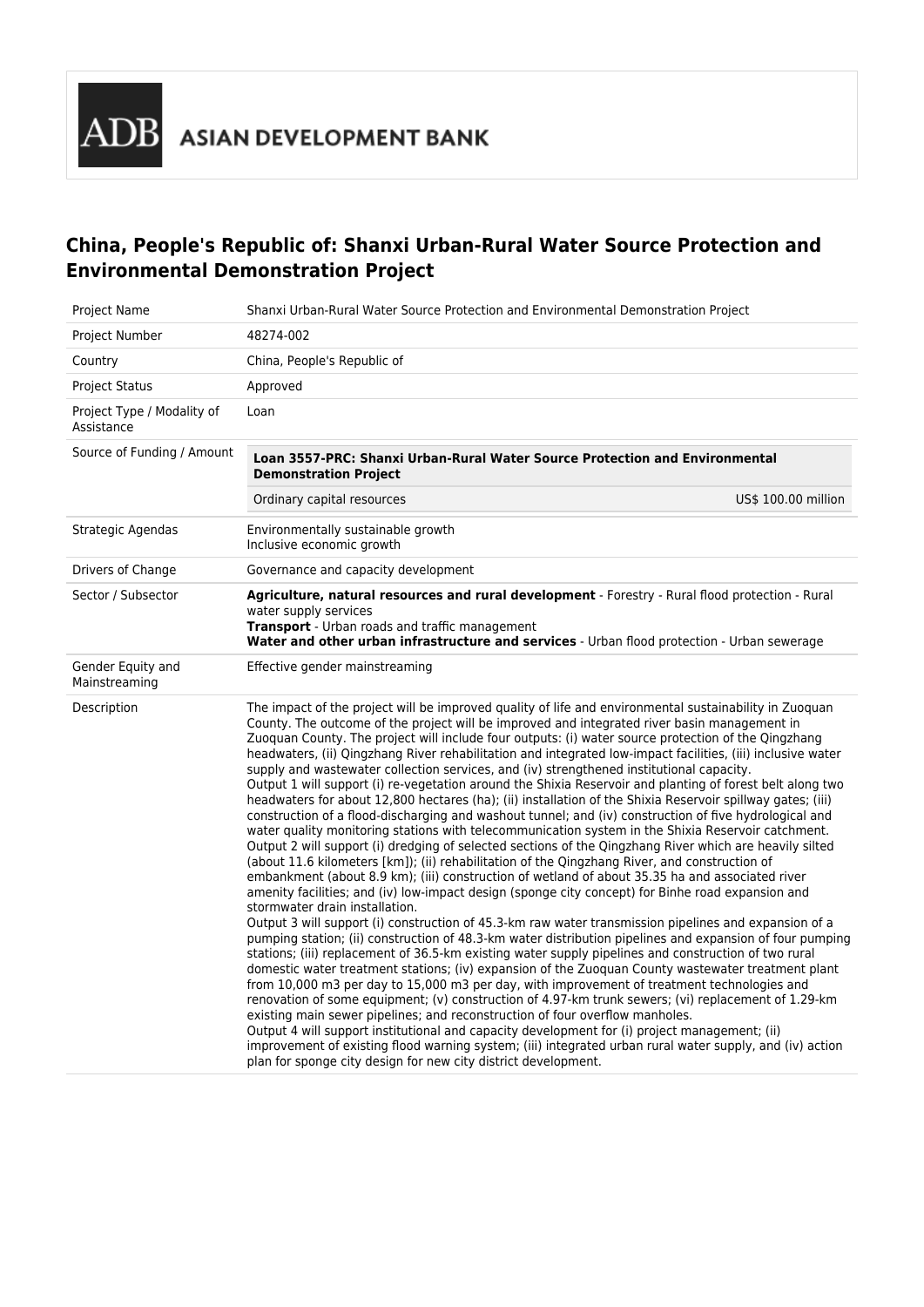| Project Rationale and<br>Linkage to<br>Country/Regional Strategy | demonstrate the following innovations/value additions:<br>water supply to rural and urban area including commercial and industry;<br>technologies and practices for Zuoquan's new district development; and | The proposed project will be implemented in Zuoguan County, Jinzhong Municipality of Shanxi Province.<br>The project will address key water resources management and related issues in Zuoquan County in an<br>integrated manner, including water quality and quantity, flood mitigation, soil erosion prevention, land<br>use planning, and related capacity building activities. The proposed project is expected to demonstrate<br>the ability and merits of working at county level to advance the government's goal of ecological<br>civilization and poverty reduction. Special features and value addition. The project is expected to<br>(i) Integrated river basin management by implementing structural and nonstructural measures in<br>pollution prevention, flood management, ecological conservation and rehabilitation, water demand<br>management, and institutional reform support from upstream to downstream of Qingzhang River. This<br>approach will have good demonstration effect to other regions as the PRC increasingly need to improve<br>management of its many small river basins facing similar issues as Zuoquan County;<br>(ii) Integrated urban-rural land use planning and protection. The project area has been analyzed and<br>classified into different zones according to their land use types. From reservoir to downstream<br>township, the Qingzhang River passes through four types of predominant land use areas within the<br>project boundary. Protection measures have been identified according to the characteristics of each<br>land use zone, including vegetation for the areas upstream of the Shixia reservoir to reduce soil<br>erosion; safety inspection of the reservoir and replacement of aged facilities; improvement of flood<br>protection standard of the Qingzhang river and enhancement of ecological values along the river banks;<br>provision of low impact facilities such as wetland park and enhanced road design; improvement of<br>urban stormwater drainage system, and sewage collection and treatment; and provision of reliable<br>(iii) Sponge city is an important concept from an integrated urban land and water management<br>perspective. The important sponge city concept is applied to implement the Binhe Road as a pilot<br>scheme which incorporates permeable pavement, low-impact-development (LID) tree pits and bio-<br>retention swales. The LID facilities not only retard surface runoff, but also reduce non-point source<br>pollution from urban runoff. The scale will be further extended to prepare an action plan to identify LID<br>(iv) Inclusive Zuoguan County's urbanization and poverty reduction. Zuoguan is a national designated<br>poverty county which lags behind the average in terms of social economic development due partially to<br>uncoordinated development and inadequate infrastructure. People are exposed to natural disaster of<br>floods and droughts, as well as polluted environment. The project will create enabling environment for<br>future city's development and poverty reduction by providing improved infrastructure, flood risk<br>reduction measures, water security and effective wastewater collection and treatment system. |
|------------------------------------------------------------------|-------------------------------------------------------------------------------------------------------------------------------------------------------------------------------------------------------------|------------------------------------------------------------------------------------------------------------------------------------------------------------------------------------------------------------------------------------------------------------------------------------------------------------------------------------------------------------------------------------------------------------------------------------------------------------------------------------------------------------------------------------------------------------------------------------------------------------------------------------------------------------------------------------------------------------------------------------------------------------------------------------------------------------------------------------------------------------------------------------------------------------------------------------------------------------------------------------------------------------------------------------------------------------------------------------------------------------------------------------------------------------------------------------------------------------------------------------------------------------------------------------------------------------------------------------------------------------------------------------------------------------------------------------------------------------------------------------------------------------------------------------------------------------------------------------------------------------------------------------------------------------------------------------------------------------------------------------------------------------------------------------------------------------------------------------------------------------------------------------------------------------------------------------------------------------------------------------------------------------------------------------------------------------------------------------------------------------------------------------------------------------------------------------------------------------------------------------------------------------------------------------------------------------------------------------------------------------------------------------------------------------------------------------------------------------------------------------------------------------------------------------------------------------------------------------------------------------------------------------------------------------------------------------------------------------------------------------------------------------------------------------------------------------------------------------------------------------------------------------------------------------------------------------------------------------------------------------------------------------------------------------------------------------------------------------------------------------------------------------------------------------------------------------------------------------------------------------------------------------------------------|
| Impact                                                           |                                                                                                                                                                                                             | Quality of life and environmental sustainability in Zuoguan County improved                                                                                                                                                                                                                                                                                                                                                                                                                                                                                                                                                                                                                                                                                                                                                                                                                                                                                                                                                                                                                                                                                                                                                                                                                                                                                                                                                                                                                                                                                                                                                                                                                                                                                                                                                                                                                                                                                                                                                                                                                                                                                                                                                                                                                                                                                                                                                                                                                                                                                                                                                                                                                                                                                                                                                                                                                                                                                                                                                                                                                                                                                                                                                                                                  |
| <b>Project Outcome</b>                                           |                                                                                                                                                                                                             |                                                                                                                                                                                                                                                                                                                                                                                                                                                                                                                                                                                                                                                                                                                                                                                                                                                                                                                                                                                                                                                                                                                                                                                                                                                                                                                                                                                                                                                                                                                                                                                                                                                                                                                                                                                                                                                                                                                                                                                                                                                                                                                                                                                                                                                                                                                                                                                                                                                                                                                                                                                                                                                                                                                                                                                                                                                                                                                                                                                                                                                                                                                                                                                                                                                                              |
| Description of Outcome                                           |                                                                                                                                                                                                             | Living and environmental conditions for urban and rural                                                                                                                                                                                                                                                                                                                                                                                                                                                                                                                                                                                                                                                                                                                                                                                                                                                                                                                                                                                                                                                                                                                                                                                                                                                                                                                                                                                                                                                                                                                                                                                                                                                                                                                                                                                                                                                                                                                                                                                                                                                                                                                                                                                                                                                                                                                                                                                                                                                                                                                                                                                                                                                                                                                                                                                                                                                                                                                                                                                                                                                                                                                                                                                                                      |
| Progress Toward Outcome                                          |                                                                                                                                                                                                             | residents of Zuoquan County improved                                                                                                                                                                                                                                                                                                                                                                                                                                                                                                                                                                                                                                                                                                                                                                                                                                                                                                                                                                                                                                                                                                                                                                                                                                                                                                                                                                                                                                                                                                                                                                                                                                                                                                                                                                                                                                                                                                                                                                                                                                                                                                                                                                                                                                                                                                                                                                                                                                                                                                                                                                                                                                                                                                                                                                                                                                                                                                                                                                                                                                                                                                                                                                                                                                         |
| <b>Implementation Progress</b>                                   |                                                                                                                                                                                                             |                                                                                                                                                                                                                                                                                                                                                                                                                                                                                                                                                                                                                                                                                                                                                                                                                                                                                                                                                                                                                                                                                                                                                                                                                                                                                                                                                                                                                                                                                                                                                                                                                                                                                                                                                                                                                                                                                                                                                                                                                                                                                                                                                                                                                                                                                                                                                                                                                                                                                                                                                                                                                                                                                                                                                                                                                                                                                                                                                                                                                                                                                                                                                                                                                                                                              |
| Description of Project Outputs                                   |                                                                                                                                                                                                             | Shixia Reservoir operation and its watershed vegetation<br>improved                                                                                                                                                                                                                                                                                                                                                                                                                                                                                                                                                                                                                                                                                                                                                                                                                                                                                                                                                                                                                                                                                                                                                                                                                                                                                                                                                                                                                                                                                                                                                                                                                                                                                                                                                                                                                                                                                                                                                                                                                                                                                                                                                                                                                                                                                                                                                                                                                                                                                                                                                                                                                                                                                                                                                                                                                                                                                                                                                                                                                                                                                                                                                                                                          |
|                                                                  |                                                                                                                                                                                                             | Qingzhang River and Binhe Road rehabilitated                                                                                                                                                                                                                                                                                                                                                                                                                                                                                                                                                                                                                                                                                                                                                                                                                                                                                                                                                                                                                                                                                                                                                                                                                                                                                                                                                                                                                                                                                                                                                                                                                                                                                                                                                                                                                                                                                                                                                                                                                                                                                                                                                                                                                                                                                                                                                                                                                                                                                                                                                                                                                                                                                                                                                                                                                                                                                                                                                                                                                                                                                                                                                                                                                                 |

Status of Implementation Progress (Outputs, Activities, and Issues)

Geographical Location

| <b>Safeguard Categories</b> |   |
|-----------------------------|---|
| Environment                 | В |
| Involuntary Resettlement    | A |
| Indigenous Peoples          |   |
|                             |   |

achieved

Inclusive water supply and wastewater collection services

Institutional capacity strengthened

| <b>Summary of Environmental and Social Aspects</b>                |                                                                                                                                                                    |  |
|-------------------------------------------------------------------|--------------------------------------------------------------------------------------------------------------------------------------------------------------------|--|
| <b>Environmental Aspects</b>                                      | Environmental safeguards (Category B): Domestic environmental impact assessment (EIA) has been<br>approved by Jinzhong Municipality Environment Protection Bureau. |  |
| Involuntary Resettlement                                          | Resettlement (Category A): Land accquisition and resettlement report has been completed.                                                                           |  |
| Indigenous Peoples                                                | Ethnic minorities (Category C): Category C was confirmed during PPTA stage.                                                                                        |  |
| <b>Stakeholder Communication, Participation, and Consultation</b> |                                                                                                                                                                    |  |